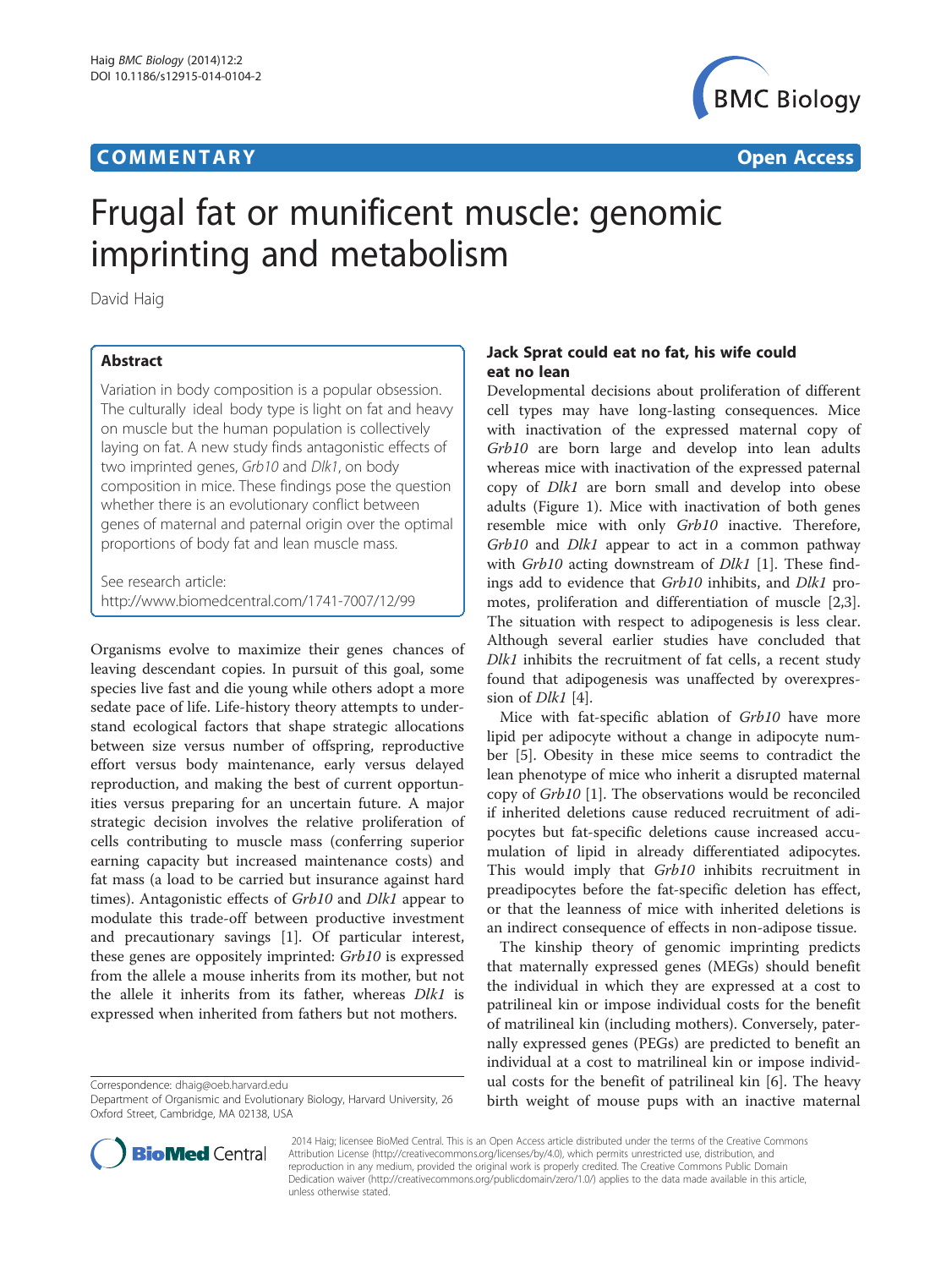<span id="page-1-0"></span>

copy of Grb10 and the low birth weight of pups with an inactive paternal copy of Dlk1 are consistent with these predictions because the MEG inhibits fetal growth for maternal benefit whereas the PEG promotes fetal growth at maternal cost. In this case, imprinted genes mediate an evolutionary conflict over the trade-off between offspring size and number.

Contrasting effects of Grb10 and Dlk1 on muscle and fat hint at evolutionary conflict between MEGs and PEGs over body composition, with MEGs favoring more fat and PEGs favoring more muscle. Consistent with this pattern, Prader-Willi syndrome, which is caused by the failure to express one or more PEGs on human chromosome 15, is associated with morbid obesity and low muscle mass. Although Grb10 behaves as a MEG in muscle and fat, it behaves as a neuronal PEG. This

switch from maternal-specific to paternal-specific expression in the central nervous system is recapitulated in culture as mouse embryonic stem cells differentiate into neurons [[7\]](#page-2-0).

Evolutionary scenarios that invoke differential consequences of body composition for matrilineal and patrilineal kin can be constructed to explain why MEGs and PEGs might favor different allocations between muscle and fat or between brain and brawn. As an example, if (i) mice occupy territories with matrilineal kin and (ii) groups of smaller, plumper mice better survive periods of famine but (iii) greater muscle mass confers an advantage in competition for food within groups, then MEGs should favor more fat and less muscle than PEGs. However, we need to know much more about patterns of cooperation and competition among kin in wild mice before